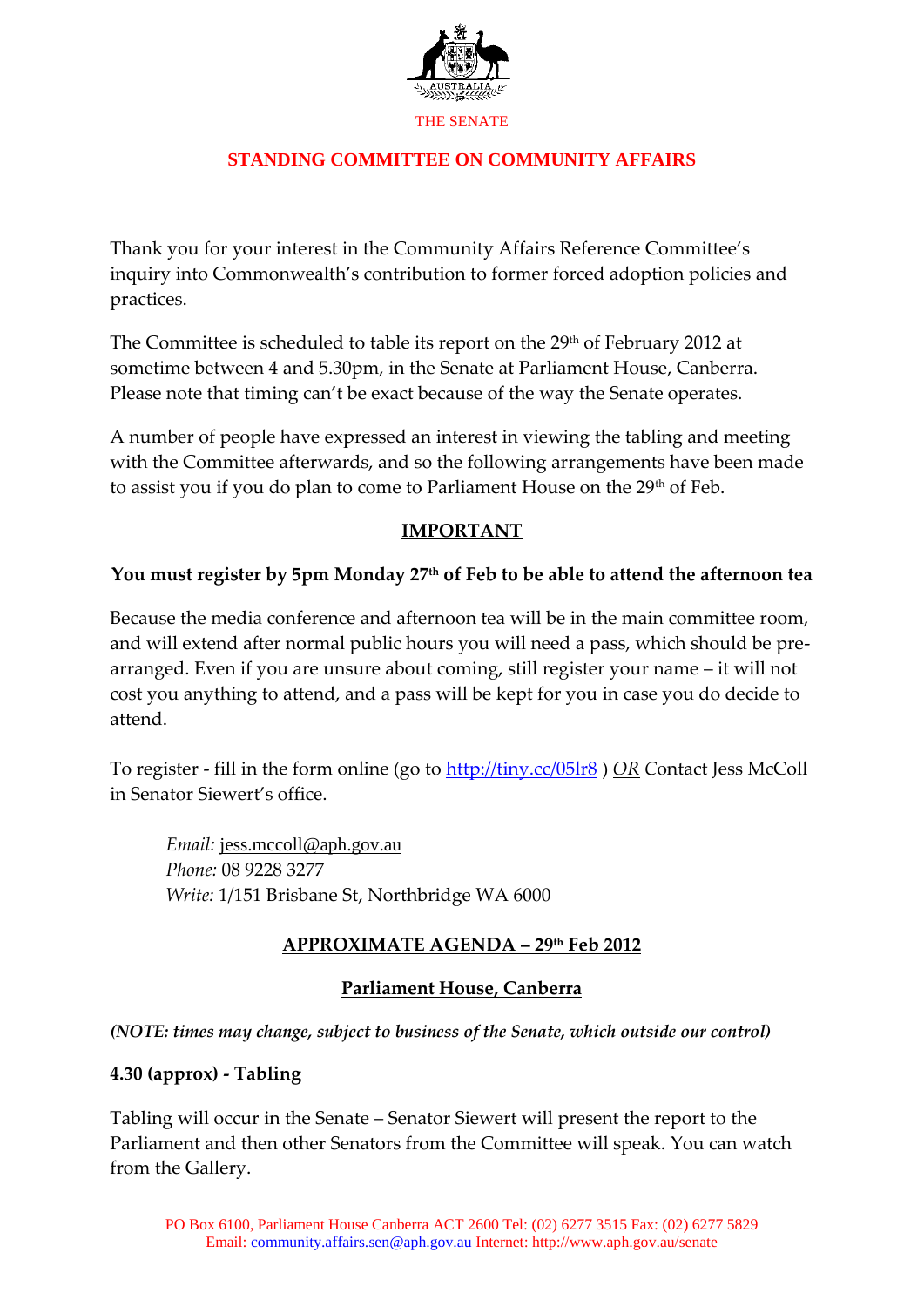

# **STANDING COMMITTEE ON COMMUNITY AFFAIRS**

## **5pm (approx) - Media Conference and opportunity to receive a copy of the report**

You are invited to come to the Main Committee Room, were you will be able to get a copy of the report and the Committee members will give a short media conference.

### **5.30pm (approx) - Afternoon Tea and opportunity to talk to others about the report**

Enjoy afternoon tea with the committee members and an opportunity to talk to others about the report. All welcome! (Please register for a pass – see above)

# **OTHER INFORMATION**

### *Visiting Parliament House*

Enter Parliament House through the public entrance. You can find out about parking, disability access and public transport by ringing (02) 6277 5399 or going to the website [http://www.aph.gov.au/Visit\\_Parliament.](http://www.aph.gov.au/Visit_Parliament) If you arrive early, there are a number of displays that you can view, gardens that you can enjoy and a public café.

#### *Collecting your access pass*

Once you arrive and enter through the security scanner, if you have registered your name, you can collect your pass from the Security Desk in the Marble Foyer. This pass will allow you to enter the media conference and the afternoon tea that will occur after the event. You will need to display this pass and wear it when entering the Main Committee Room.

#### *Accessing the Senate Gallery*

Head to the first floor to access the Senate Gallery. You do not require a ticket or a pass to enter the gallery. There are many seats available. Try to arrive by 4pm to ensure that you have time to get seated before tabling begins.

#### *Accessing the Main Committee Room*

After leaving the Senate Gallery, stay on the first floor and make your way to the Main Committee Room. You will need to wear your pass in order to get into the room. If you haven't collected you pass, go back down stairs to the security desk.